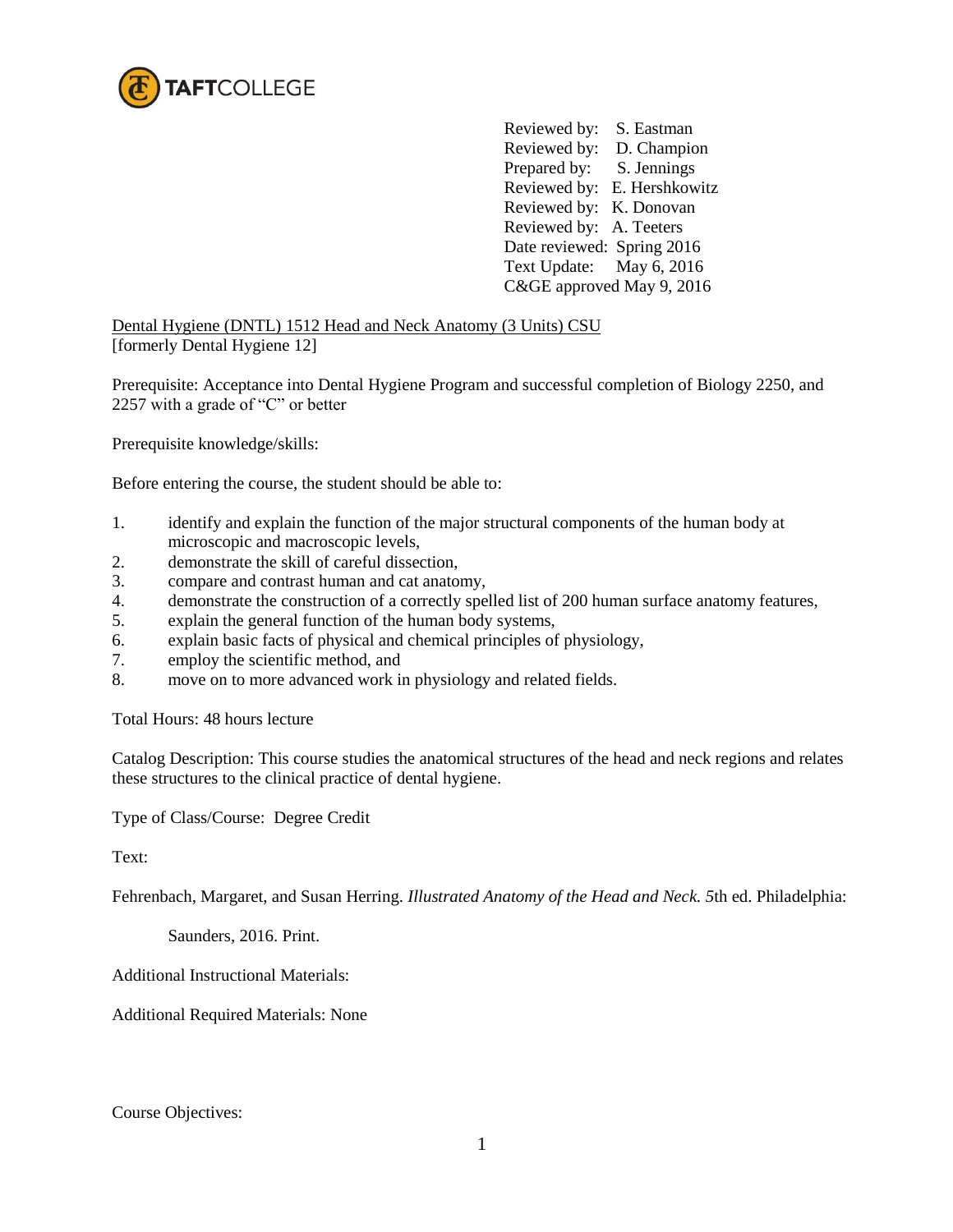

By the end of the course, a successful student will be able to:

- 1. define and pronounce anatomical key terms of the head and neck,
- 2. locate and identify the anatomical structures of the head and neck,
- 3. apply correct anatomic nomenclature during dental clinical procedures
- 4. describe the skeletal landmarks of the mandible and maxilla,
- 5. discuss the process of mastication, speech and swallowing,
- 6. describe the movements of the TMJ and their relationship with muscles of the head and neck,
- 7. discuss the innervations of each cranial nerve,
- 8. identify and trace the routes of the nerves to the oral cavity and associated structures of the head and neck,
- 9. list the tissue and structures anesthetized by each type of injection and locate target areas,
- 10. discuss the symptoms and complications of local anesthesia of the oral cavity,
- 11. locate and identify the lymph nodes of the head and neck and identify their drainage patterns,
- 12. locate and identify the fascia and major spaces of the head and neck,
- 13. discuss the spread, complications and prevention of odontogenic infections,
- 14. integrate an understanding of surface anatomy, the skeletal system, the muscular system, vascular system, nervous system and glandular systems into the clinical practice of dental procedures, and
- 15. discuss the pathology and related care associated with all body systems including the TMJ, local anesthesia, fascia and space

Course Scope and Content:

- Unit I Introduction to Heal and Neck Anatomy
	- A. Anatomic nomenclature
	- B. Normal anatomic variation
	- C. Surface anatomy
- Unit II Systems of the Human Body
	- A. Skeletal System Bones of the Head and Neck
	- B. Muscular System Muscles of the Head and Neck
	- C. Vascular System Arterial Supply and Venous Drainage of the Head and Neck
	- D. Nervous System Nerves to the Oral Cavity and their Associated Structures
	- E. Lymphatic System Lymphatic System of the Head and Neck to Include Tonsils

## Unit III The Temporomandibular Joint

- A. Bones of the TMJ
- B. Joint Capsule
- C. Disc of the Joint
- D. Ligaments associated with Joint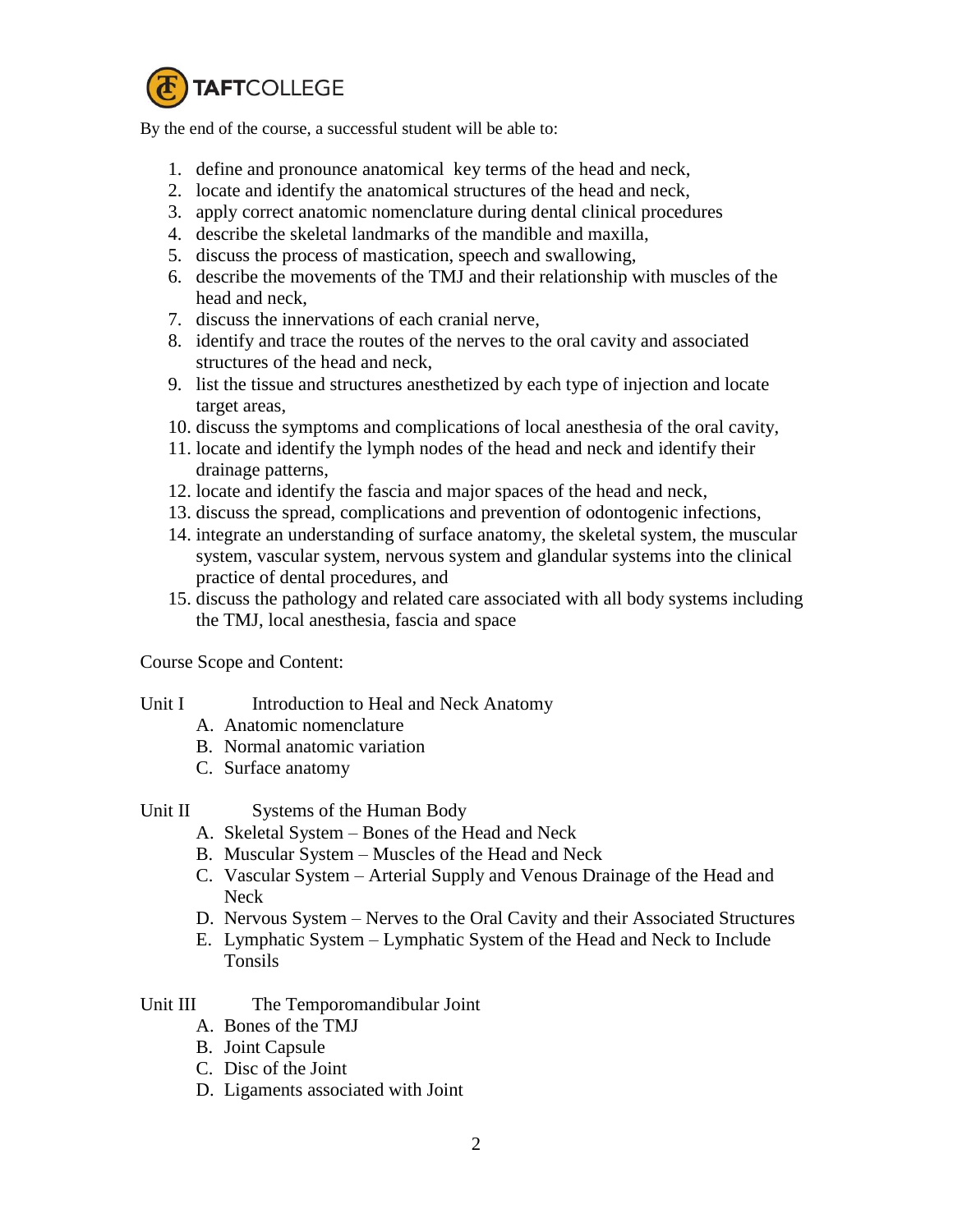

- E. Jaw Movement with Muscle Relationships
- Unit IV Glandular Tissue
	- A. Lacrimal Glands
	- B. Salivary Glands
	- C. Thyroid Gland
	- D. Parathyroid Gland
	- E. Thymus Gland

- Unit V Anatomy of Local Anesthesia
	- A. Anatomic Considerations
	- B. Maxillary Anesthesia
	- C. Mandibular Anesthesia

## Unit VI Fascia and Spaces of the Head and Neck

- A. Superficial Fascia of Face and Neck
- B. Deep Fascia of Face and Jaws
- C. Deep Cervical Fascia
- D. Spaces of the Head and Neck
- Unit VII Spread of Infection
	- A. The Infectious Process
	- B. Odontogenic Infection
	- C. Infection Resistance Factors
	- D. Spread of Infection
	- E. Prevention of Spread of Infection

Learning Activities Required Outside of Class:

The students in this class will spend a minimum of 6 hours per week outside of the regular class time doing the following:

- 1. Independent reading and studying
- 2. Independent research
- 3. Anatomic diagrams
- 4. Completion of written assignments

Methods of Instruction:

- 1. Lecture
- 2. Class discussions
- 3. Audio-visual presentations
- 4. Learning activities using human skulls
- 5. Web-based presentations
- 6. Power Point

Methods of Evaluation: